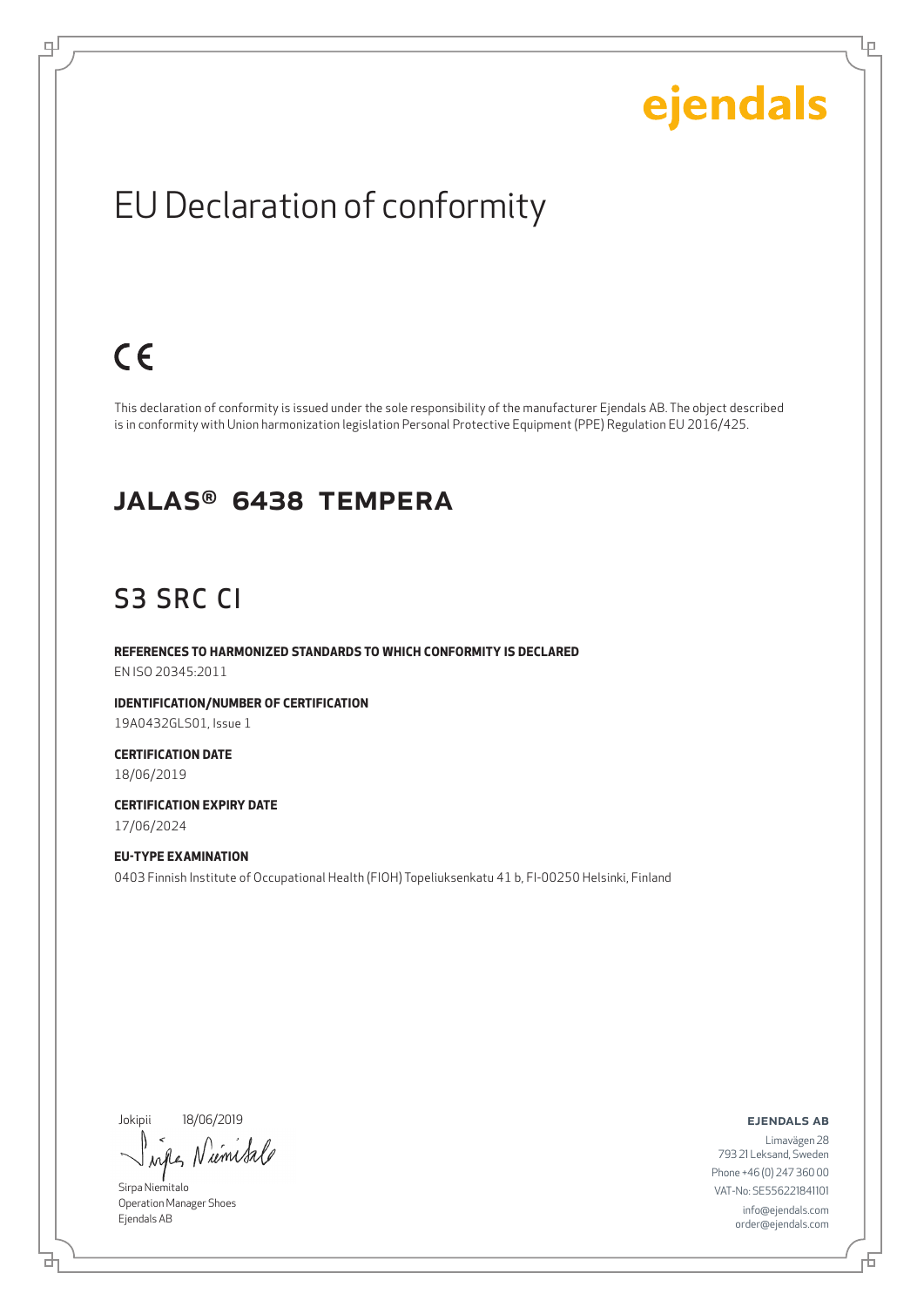Lρ

### EU-försäkran om överensstämmelse

## $C \in$

ψ

Denna försäkran om överensstämmelse utfärdas på eget ansvar av tillverkaren Ejendals AB. Föremålet för försäkran överensstämmer med EU-harmoniserad lagstiftning för personlig skyddsutrustning (PPE), EU-förordning 2016/425.

#### JALAS® 6438 Tempera

### S3 SRC CI

**HÄNVISNINGAR TILL DE HARMONISERADE STANDARDER SOM AVSES MED FÖRSÄKRAN OM ÖVERENSSTÄMMELSE** EN ISO 20345:2011

**IDENTIFIERING/CERTIFIKATSNUMMER** 19A0432GLS01, Issue 1

**CERTIFIERINGSDATUM** 18/06/2019

**CERTIFIERINGENS UTGÅNGSDATUM** 17/06/2024

**EU-TYPKONTROLL** 0403 Finnish Institute of Occupational Health (FIOH) Topeliuksenkatu 41 b, FI-00250 Helsinki, Finland

Jokipii 18/06/2019

wife, Niemitale

Sirpa Niemitalo Driftschef Skor Ejendals AB

브

ejendals ab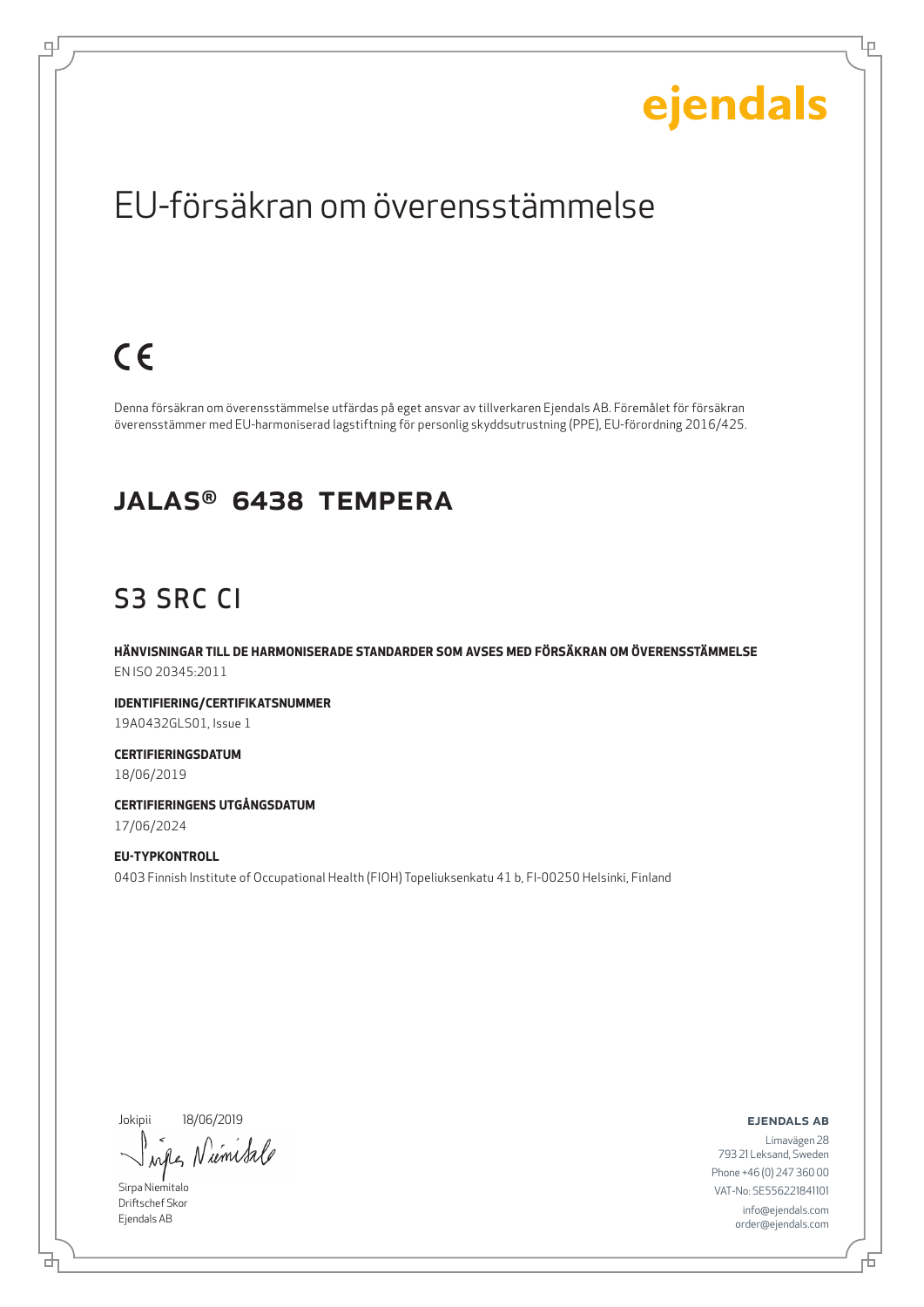Ļμ

### EF-erklæringen om overensstemmelse

## $C \in$

டி

Denne overensstemmelseserklæring udstedes alene på Ejendal AB ansvar. De produkt, der er beskrevet er i overensstemmelse med Europa-Parlamentets og Rådets forordning (EU) 2016/425 2016 om personlige værnemidler.

#### JALAS® 6438 Tempera

### S3 SRC CI

**HENVISNINGER TIL DE HARMONISEREDE STANDARDER TIL HVILKE OVERENSSTEMMELSE ER ERKLÆRET** EN ISO 20345:2011

**IDENTIFIKATION/CERTIFICERINGSNUMMER** 19A0432GLS01, Issue 1

**CERTIFICERINGSDATO** 18/06/2019

**UDLØB PÅ CERTIFICERING** 17/06/2024

**EU-TYPEAFPRØVNING** 0403 Finnish Institute of Occupational Health (FIOH) Topeliuksenkatu 41 b, FI-00250 Helsinki, Finland

Jokipii 18/06/2019

when Niems

Sirpa Niemitalo Operation Manager sko Ejendals AB

ejendals ab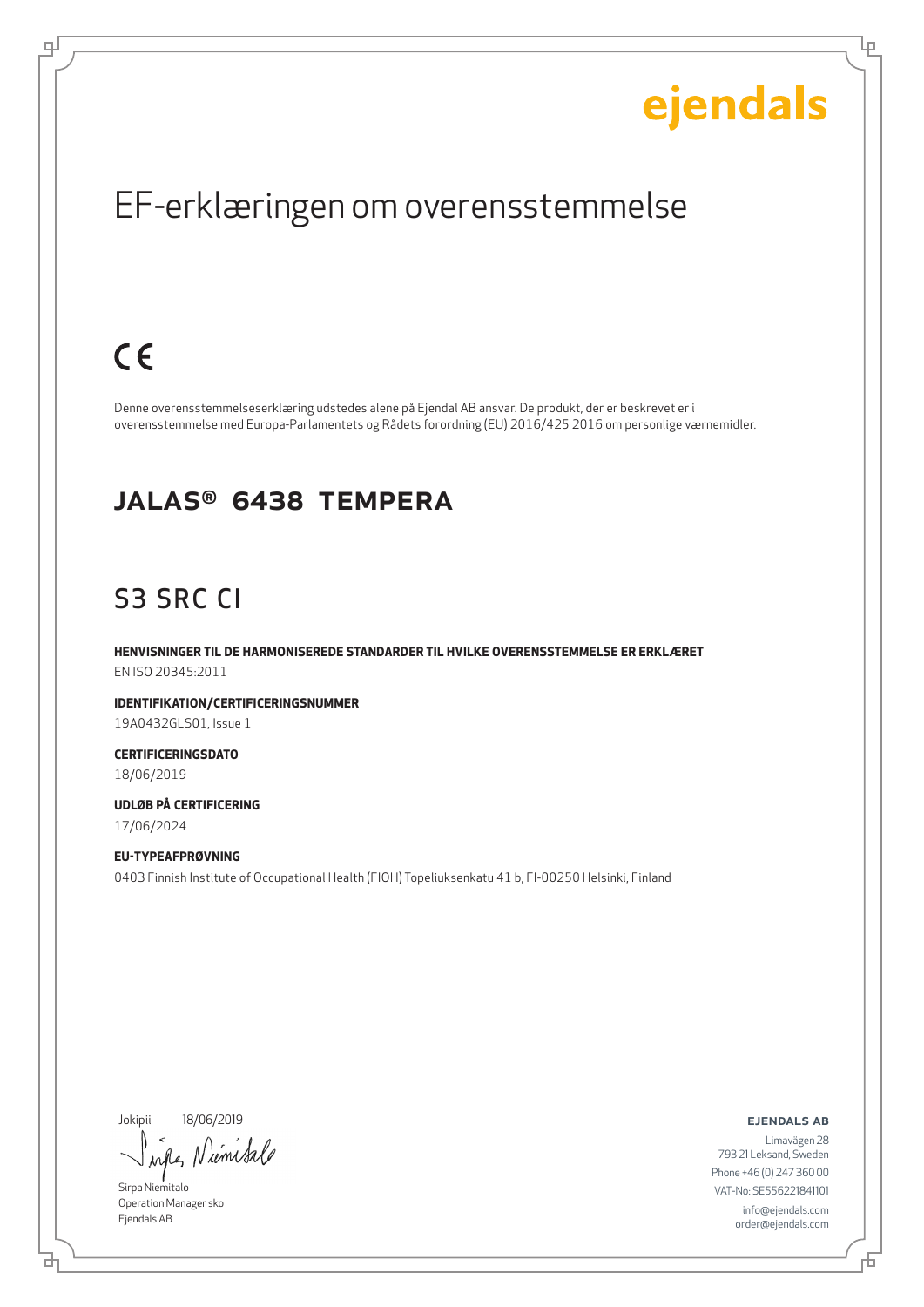Lμ

### EU-asetuksen Vaatimustenmukaisuusvakuutus

## $C \in$

டி

Valmistaja Ejendals AB antaa tämän vaatimustenmukaisuusvakuutuksen omalla vastuullaan. Kuvattu vakuutuksen kohde täyttää Euroopan unionin yhdenmukaistamislainsäädännössä henkilösuojaimia koskevan asetuksen EU 2016/425 vaatimukset.

#### JALAS® 6438 Tempera

### S3 SRC CI

**VIITTAUKSET YHDENMUKAISTETTUIHIN STANDARDEIHIN, JOITA VAATIMUSTENMUKAISUUSVAKUUTUS KOSKEE** EN ISO 20345:2011

**SERTIFIKAATIN NUMERO** 19A0432GLS01, Issue 1

**SERTIFIOINTIPÄIVÄMÄÄRÄ** 18/06/2019

**SERTIFIKAATIN VIIMEINEN VOIMASSAOLOPÄIVÄ**

17/06/2024

**EU-TYYPPITARKASTUS** 0403 Finnish Institute of Occupational Health (FIOH) Topeliuksenkatu 41 b, FI-00250 Helsinki, Finland

Jokipii 18/06/2019

*um Sa* when N

Sirpa Niemitalo Operation Manager Shoes Ejendals AB

ejendals ab

Limavägen 28 793 21 Leksand, Sweden Phone +46 (0) 247 360 00 VAT-No: SE556221841101 info@ejendals.com order@ejendals.com

б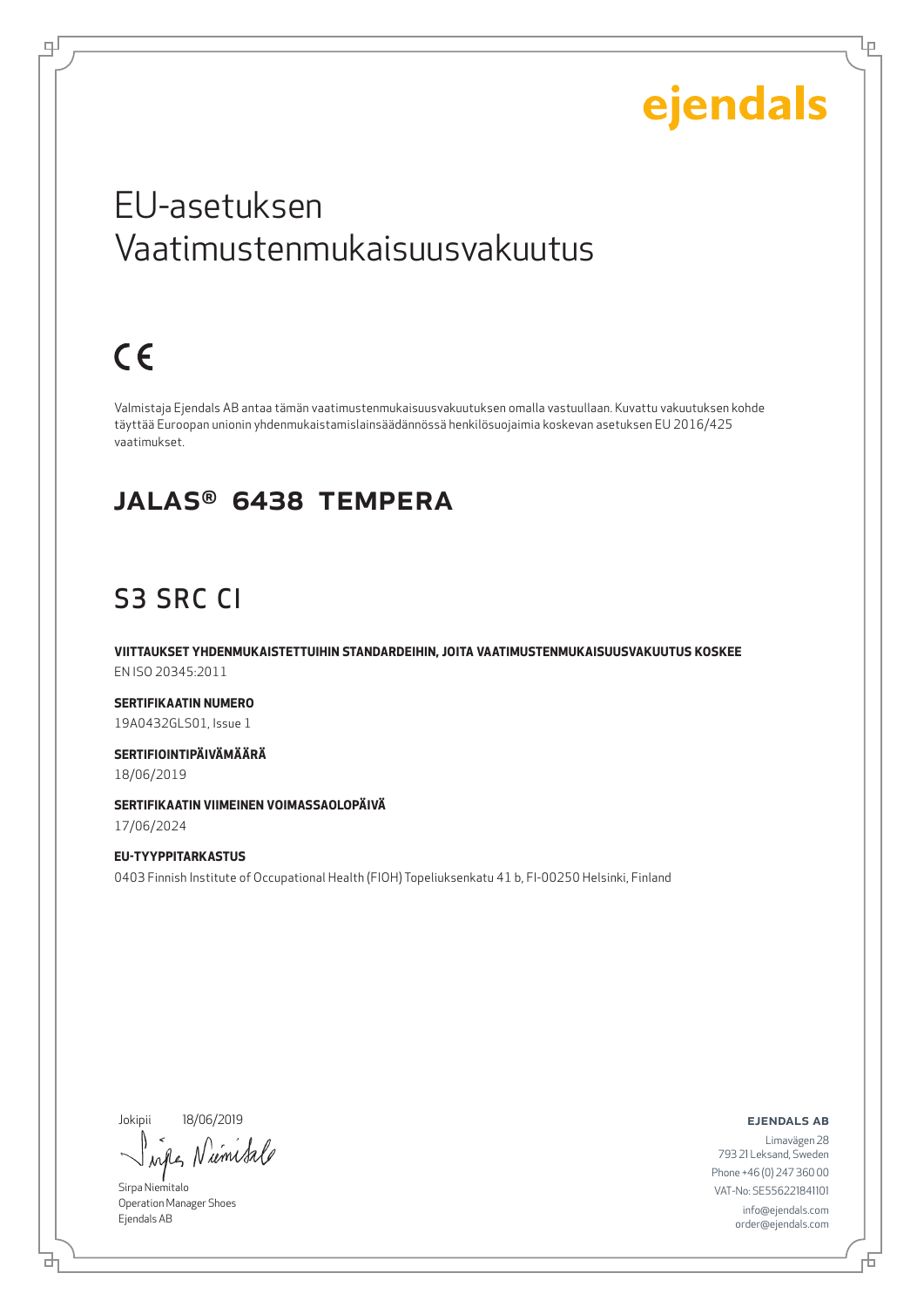Lр

## Déclaration de conformité de l'Union Européenne

## $C \in$

டி

La présente déclaration de conformité est établie sous la seule responsabilité du fabricant, Ejendals AB. L'objet décrit est conforme à la Règlementation 2016/425 de l'Union Européenne sur l'harmonisation des législations de l'Union Européenne relatives aux équipements de protection individuelle (EPI).

#### JALAS® 6438 Tempera

### S3 SRC CI

**RÉFÉRENCES AUX NORMES HARMONISÉES PAR RAPPORT AUXQUELLES LA CONFORMITÉ EST DÉCLARÉE** EN ISO 20345:2011

**IDENTIFICATION/NUMÉRO DE CERTIFICATION** 19A0432GLS01, Issue 1

**DATE DE CERTIFICATION** 18/06/2019

**DATE D'EXPIRATION DU CERTIFICAT** 17/06/2024

**EXAMEN UE DE TYPE** 0403 Finnish Institute of Occupational Health (FIOH) Topeliuksenkatu 41 b, FI-00250 Helsinki, Finland

Jokipii 18/06/2019

б

um  $\lambda$ all

Sirpa Niemitalo Directeur Exécutif, Chaussures

ejendals ab

Б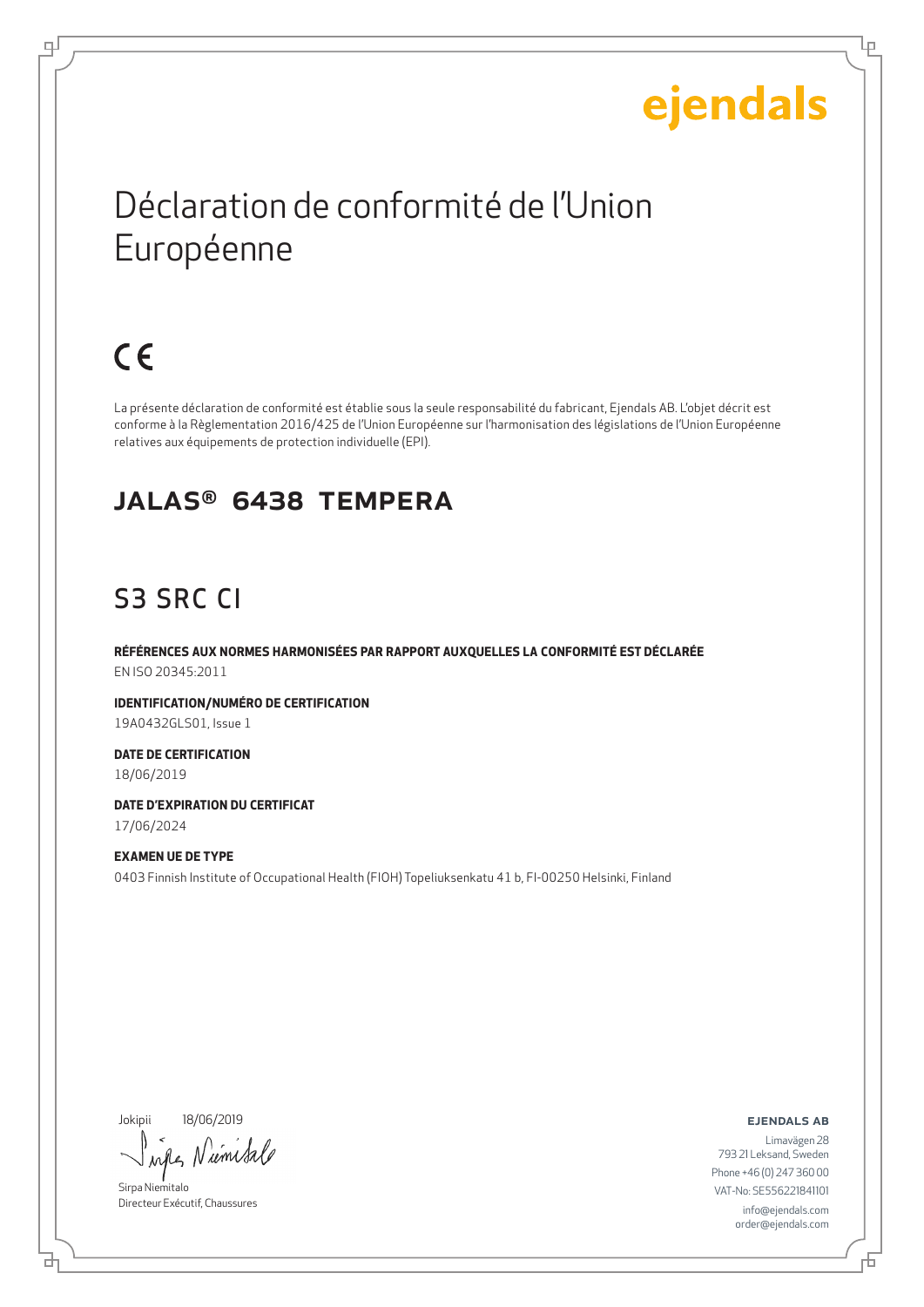Ļμ

### EU-Konformitätserklärung

## $C \in$

ᆗ

Diese Konformitätserklärung wurde unter der alleinigen Verantwortung des Herstellers Ejendals AB ausgestellt. Das beschriebene Objekt stimmt mit den Harmonisierungsrechtsvorschriften zu persönlicher Schutzausrüstung (PSA) Verordnung EU 2016/425 überein.

#### JALAS® 6438 Tempera

#### S3 SRC CI

**VERWEIST AUF HARMONISIERTE NORMEN, FÜR DIE KONFORMITÄT ERKLÄRT WIRD** EN ISO 20345:2011

**KENNZEICHNUNG/ZERTIFIZIERUNGSNUMMER** 19A0432GLS01, Issue 1

**DATUM DER ZERTIFIZIERUNG** 18/06/2019

**ABLAUFDATUM DES ZERTIFIKATES** 17/06/2024

#### **EG-BAUMUSTERPRÜFUNG** 0403 Finnish Institute of Occupational Health (FIOH) Topeliuksenkatu 41 b, FI-00250 Helsinki, Finland

Jokipii 18/06/2019

umsa when N

Sirpa Niemitalo Operation Manager Shoes Ejendals AB

ejendals ab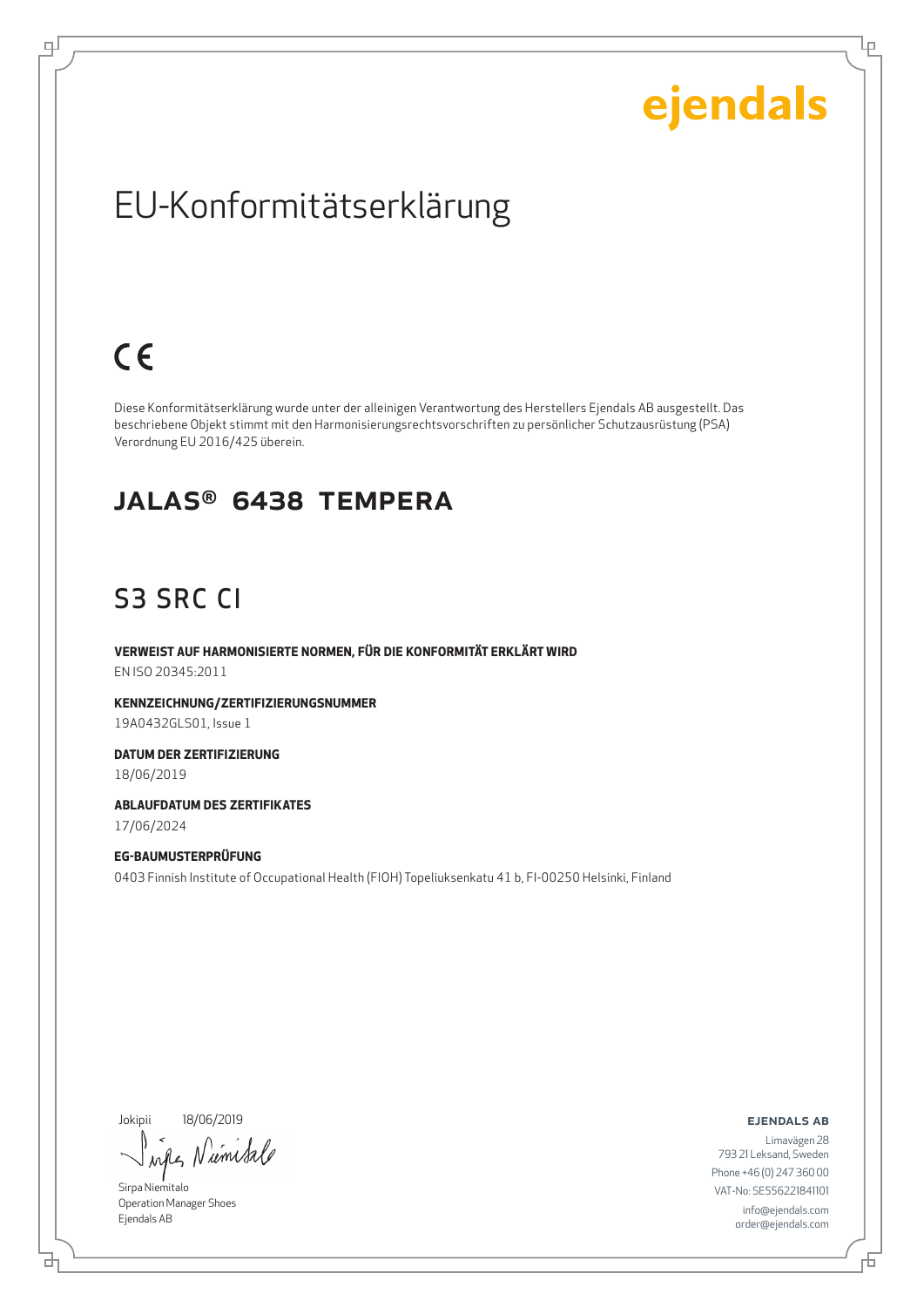Ļμ

### EU-samsvarserklæring

### $C \in$

ψ

Denne samsvarserklæringen er gitt ut ene og alene under ansvaret til produsenten Ejendals AB. Objektet som er beskrevet, er i samsvar med EUs harmoniseringsregelverk EU-forskrift for personlig verneutstyr (PVU) EU 2016/425.

#### JALAS® 6438 Tempera

#### S3 SRC CI

**REFERANSER TIL HARMONISERTE STANDARDER MED ERKLÆRT OVERENSSTEMMELSE** EN ISO 20345:2011

**IDENTIFISERING/SERTIFISERINGSNUMMER** 19A0432GLS01, Issue 1

**SERTIFISERINGSDATO** 18/06/2019

**UTLØPSDATO SERTIFISERING** 17/06/2024

**UNDERSØKELSE EU-TYPE** 0403 Finnish Institute of Occupational Health (FIOH) Topeliuksenkatu 41 b, FI-00250 Helsinki, Finland

Jokipii 18/06/2019

who Niemisa

Sirpa Niemitalo Sko for driftsledere Ejendals AB

브

ejendals ab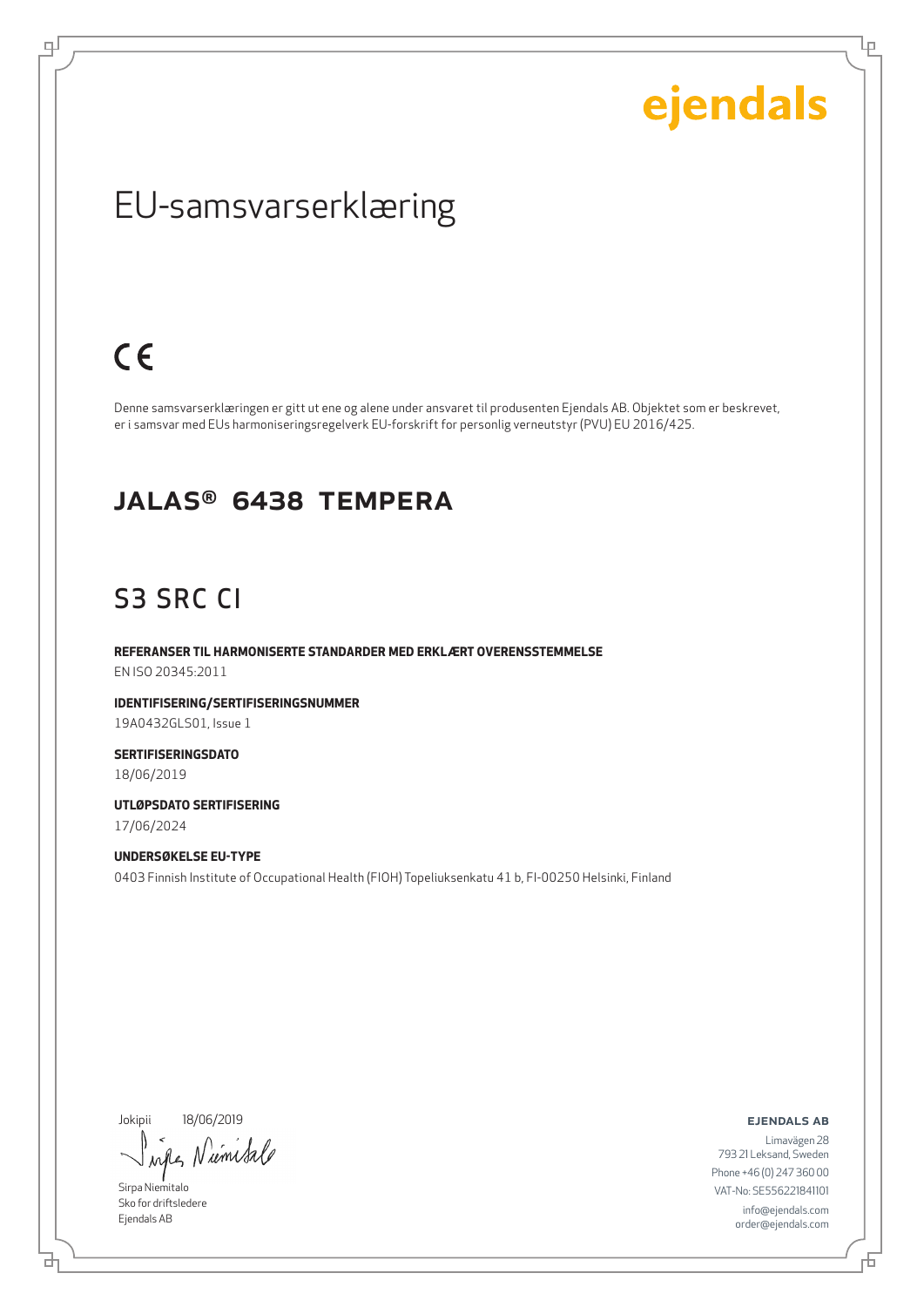Lр

### ЕС Декларация соответствия

## $C \in$

로

Эта декларация соответствия выпущена под ответственностью производителя Ejendals AB. Объект соответствует законодательным требованиям ЕС, указанным в Регламенте о средствах индивидуальной защиты (СИЗ) 2016/425.

#### JALAS® 6438 Tempera

#### S3 SRC CI

**ССЫЛКИ НА ГАРМОНИЗИРОВАННЫЕ СТАНДАРТЫ, СООТВЕТСТВИЕ КОТОРЫМ ЗАЯВЛЕНО** EN ISO 20345:2011

**ИДЕНТИФИКАЦИОННЫЙ НОМЕР / НОМЕР СЕРТИФИКАТА** 19A0432GLS01, Issue 1

**ДАТА ВЫДАЧИ СЕРТИФИКАТА** 18/06/2019

**ДАТА ОКОНЧАНИЯ СРОКА ДЕЙСТВИЯ СЕРТИФИКАТА** 17/06/2024

**ТЕСТИРОВАНИЕ ПО СТАНДАРТУ ЕС** 0403 Finnish Institute of Occupational Health (FIOH) Topeliuksenkatu 41 b, FI-00250 Helsinki, Finland

Jokipii 18/06/2019

б

umi  $\lambda \alpha \ell$ 

Sirpa Niemitalo Менеджер по производству обуви Ejendals AB

ejendals ab

Б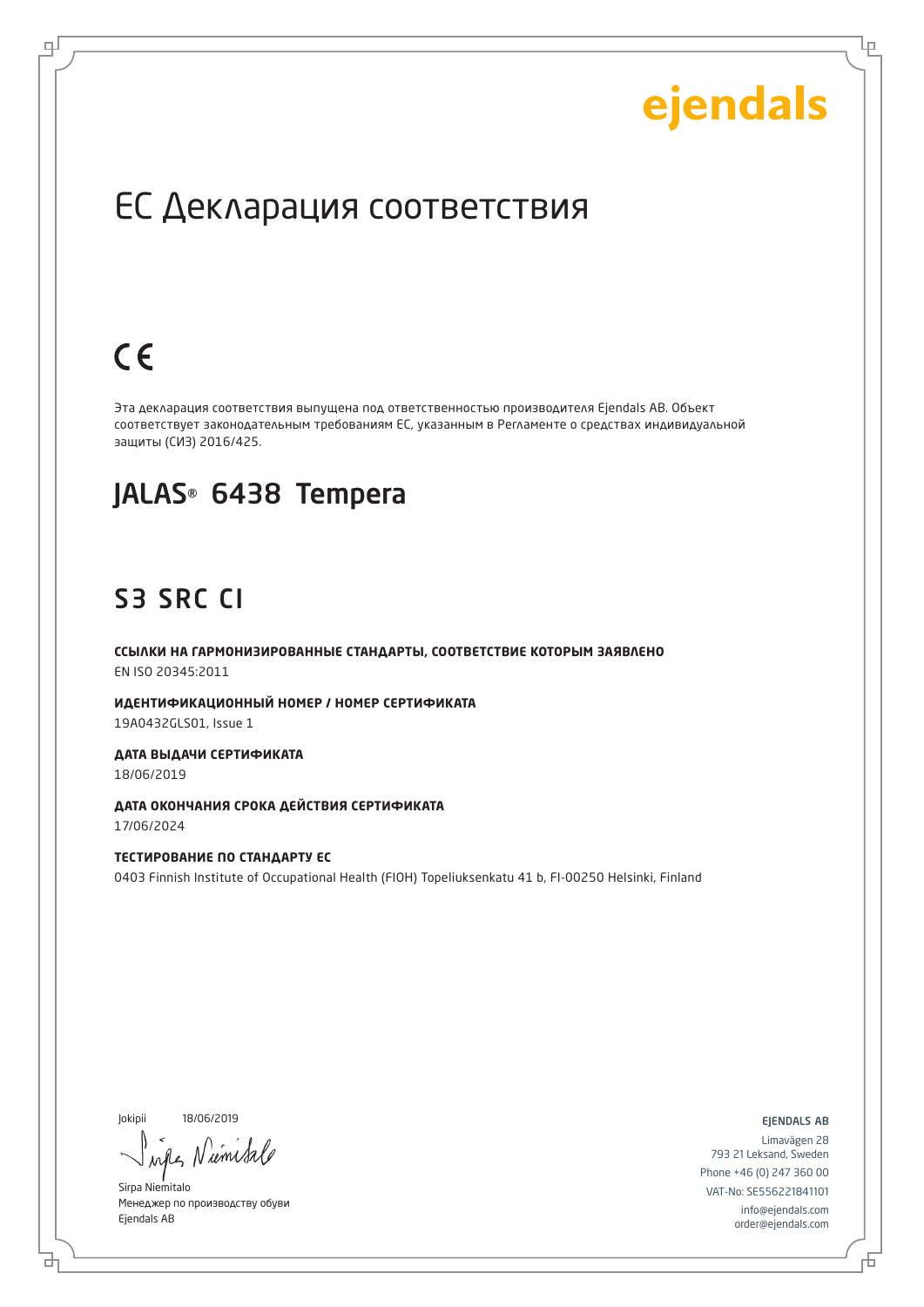Ļμ

## EU-verklaring van conformiteit

## $C \in$

டி

Deze conformiteitsverklaring wordt verstrekt onder volledige verantwoordelijkheid van de fabrikant Ejendals AB. Het beschreven doel is in overeenstemming met de harmonisatiewetgeving van de Unie Persoonlijke beschermingsmiddelen (PBM) Verordening 2016/425.

#### JALAS® 6438 Tempera

### S3 SRC CI

**VERWIJZINGEN NAAR GEHARMONISEERDE NORMEN WAAROP DE CONFORMITEITSVERKLARING BETREKKING HEEFT** EN ISO 20345:2011

**IDENTIFICATIE/NUMMER CERTIFICERING** 19A0432GLS01, Issue 1

**CERTIFICERINGSDATUM** 18/06/2019

**VERVALDATUM CERTIFICERING** 17/06/2024

**EU-TYPEONDERZOEK** 0403 Finnish Institute of Occupational Health (FIOH) Topeliuksenkatu 41 b, FI-00250 Helsinki, Finland

Jokipii 18/06/2019

when N ums

Sirpa Niemitalo Operation Manager Shoes Ejendals AB

브

ejendals ab

Đ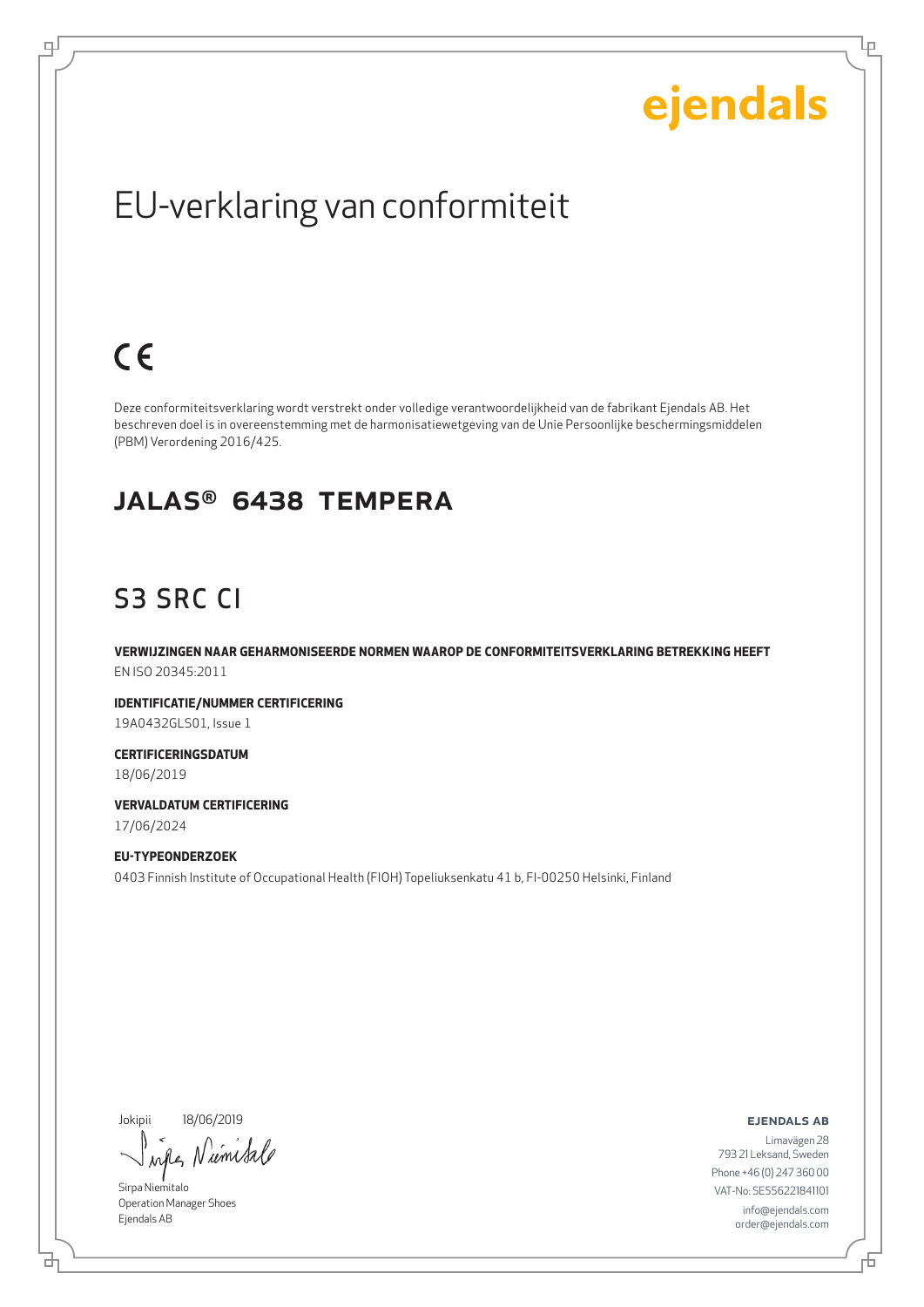Lρ

### Dichiarazione UE di conformità

## $C \in$

டி

La presente dichiarazione di conformità è rilasciata sotto l'esclusiva responsabilità del fabbricante Ejendals AB. L'oggetto descritto è conforme alla normativa di armonizzazione dell'Unione in materia di Dispositivi di Protezione Individuale (DPI) Regolamento UE 2016/425.

#### JALAS® 6438 Tempera

### S3 SRC CI

**RIFERIMENTI ALLE NORME ARMONIZZATE ALLE QUALI SI DICHIARA LA CONFORMITÀ** EN ISO 20345:2011

**IDENTIFICAZIONE/NUMERO DI CERTIFICAZIONE** 19A0432GLS01, Issue 1

**DATA DI CERTIFICAZIONE** 18/06/2019

**DATA DI SCADENZA DELLA CERTIFICAZIONE**

17/06/2024

**ESAME TIPO UE** 0403 Finnish Institute of Occupational Health (FIOH) Topeliuksenkatu 41 b, FI-00250 Helsinki, Finland

Jokipii 18/06/2019

when umi

Sirpa Niemitalo Operation Manager Calzature Ejendals AB

브

#### ejendals ab

Đ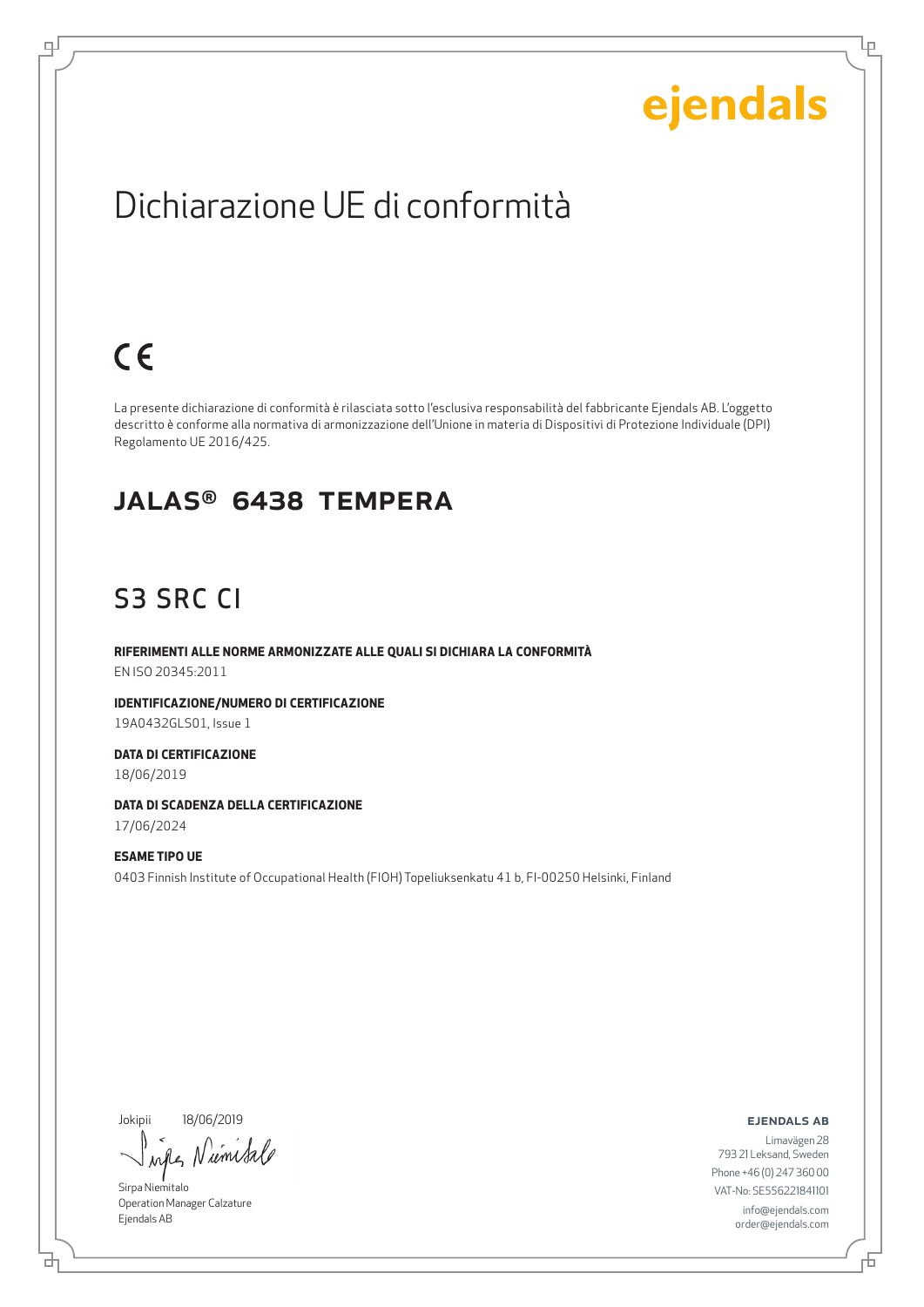Ļμ

### Deklaracja zgodności UE

## $C \in$

ᆗ

Niniejsza deklaracja zgodności została wydana na wyłączną odpowiedzialność producenta, firmy Ejendals AB. Przedmiot opisany w niniejszej deklaracji jest zgodny z wymaganiami unijnego prawodawstwa harmonizacyjnego, zawartymi w rozporządzeniu EU 2016/425 w sprawie środków ochrony indywidualnej.

#### JALAS® 6438 Tempera

### S3 SRC CI

**ODWOŁANIA DO NORM ZHARMONIZOWANYCH, W ODNIESIENIU DO KTÓRYCH DEKLAROWANA JEST ZGODNOŚĆ** EN ISO 20345:2011

**IDENTYFIKACJA/NUMER CERTYFIKATU** 19A0432GLS01, Issue 1

**DATA WYSTAWIENIA CERTYFIKATU** 18/06/2019

**DATA WAŻNOŚCI CERTYFIKATU** 17/06/2024

**BADANIE TYPU UE** 0403 Finnish Institute of Occupational Health (FIOH) Topeliuksenkatu 41 b, FI-00250 Helsinki, Finland

Jokipii 18/06/2019

₫

whe Niemisa

Sirpa Niemitalo Kierownik operacyjny ds. obuwia Ejendals AB

ejendals ab

Limavägen 28 793 21 Leksand, Sweden Phone +46 (0) 247 360 00 VAT-No: SE556221841101 info@ejendals.com order@ejendals.com

Б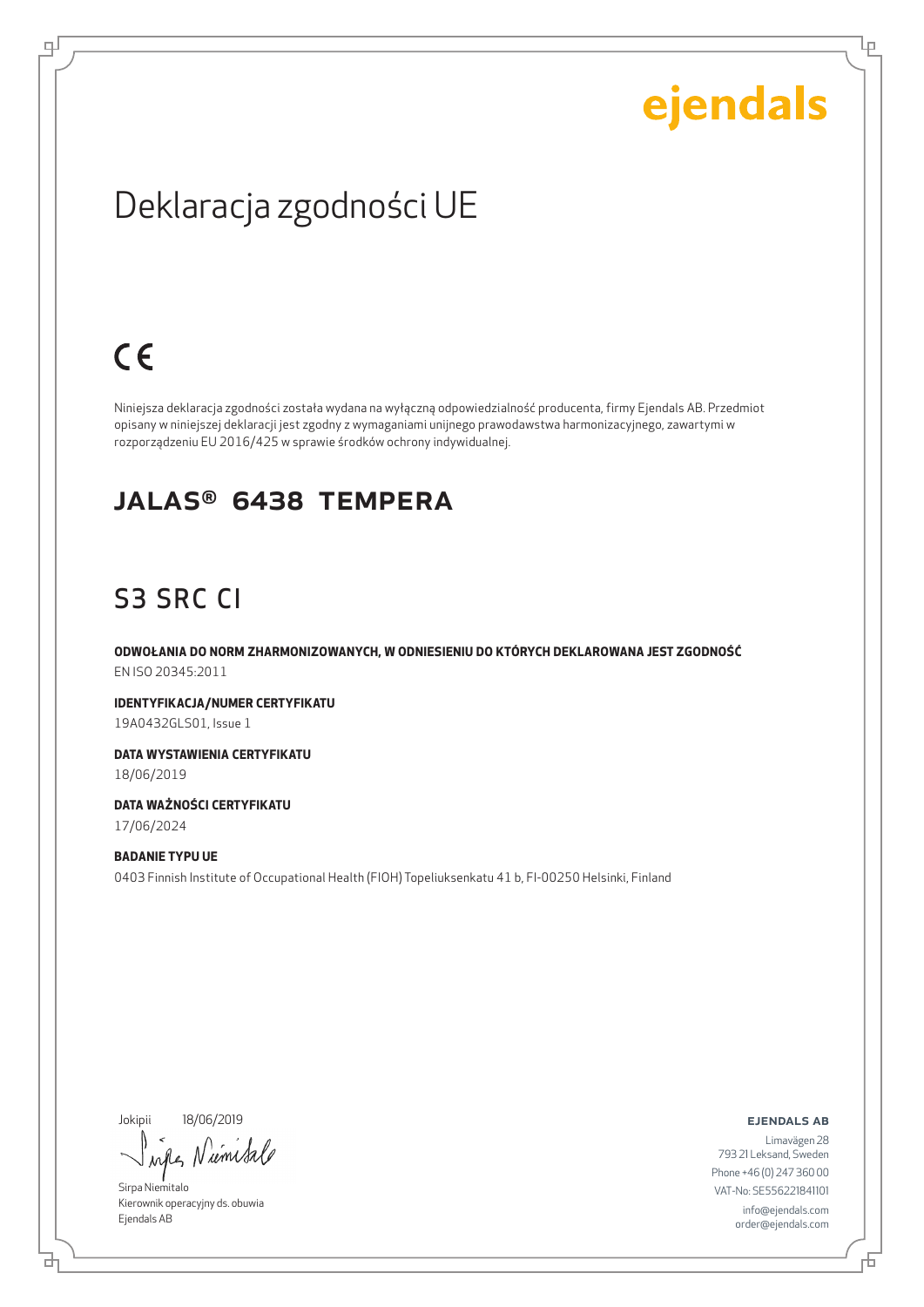Lρ

### Declaración UE de conformidad

## $C \in$

டி

Esta declaración de conformidad se publica bajo la responsabilidad exclusiva del fabricante Ejendals AB. El objeto descrito está en conformidad con la legislación de armonización europea sobre equipos de protección personal (PPE) Reglamento UE 2016/425.

#### JALAS® 6438 Tempera

### S3 SRC CI

**REFERENCIAS A LAS NORMAS ARMONIZADAS A LAS CUALES SE DECLARA LA CONFORMIDAD** EN ISO 20345:2011

**IDENTIFICACIÓN/NÚMERO DE CERTIFICACIÓN** 19A0432GLS01, Issue 1

**FECHA DE CERTIFICACIÓN** 18/06/2019

**FECHA DE CADUCIDAD DE LA CERTIFICACIÓN** 17/06/2024

**ANÁLISIS DE TIPO UE** 0403 Finnish Institute of Occupational Health (FIOH) Topeliuksenkatu 41 b, FI-00250 Helsinki, Finland

Jokipii 18/06/2019

when Niemisa

Sirpa Niemitalo Responsable de Operaciones de Calzado Ejendals AB

ejendals ab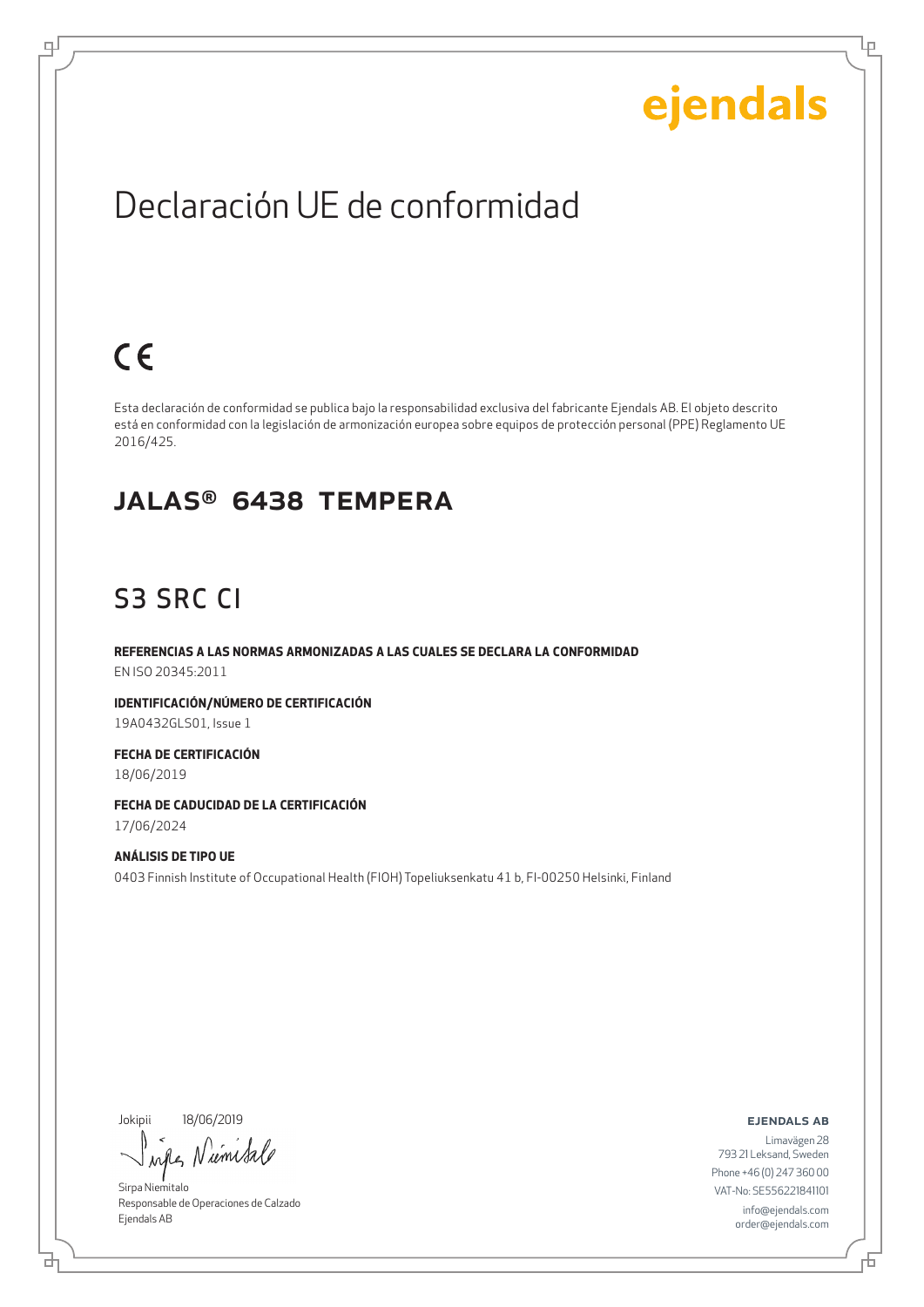Lρ

### Prohlášení EU o shodě výrobku

## $C \in$

ψ

Toto prohlášení o shodě se vydává na výhradní odpovědnost výrobce, kterým je Ejendals AB. Popsaný předmět je ve shodě s harmonizačními právními předpisy Unie: nařízením EU 2016/425 o osobních ochranných prostředcích (OOP).

#### JALAS® 6438 Tempera

### S3 SRC CI

**ODKAZY NA HARMONIZOVANÉ NORMY, NA JEJICHŽ ZÁKLADĚ SE SHODA PROHLAŠUJE** EN ISO 20345:2011

**OZNAČENÍ/ČÍSLO CERTIFIKACE** 19A0432GLS01, Issue 1

**DATUM CERTIFIKACE** 18/06/2019

**DATUM KONCE PLATNOSTI CERTIFIKACE** 17/06/2024

#### **TYPOVÁ ZKOUŠKA EU** 0403 Finnish Institute of Occupational Health (FIOH) Topeliuksenkatu 41 b, FI-00250 Helsinki, Finland

Jokipii 18/06/2019

umisa when

Sirpa Niemitalo Provozní manažer pro obuv Ejendals AB

ejendals ab

Limavägen 28 793 21 Leksand, Sweden Phone +46 (0) 247 360 00 VAT-No: SE556221841101 info@ejendals.com order@ejendals.com

브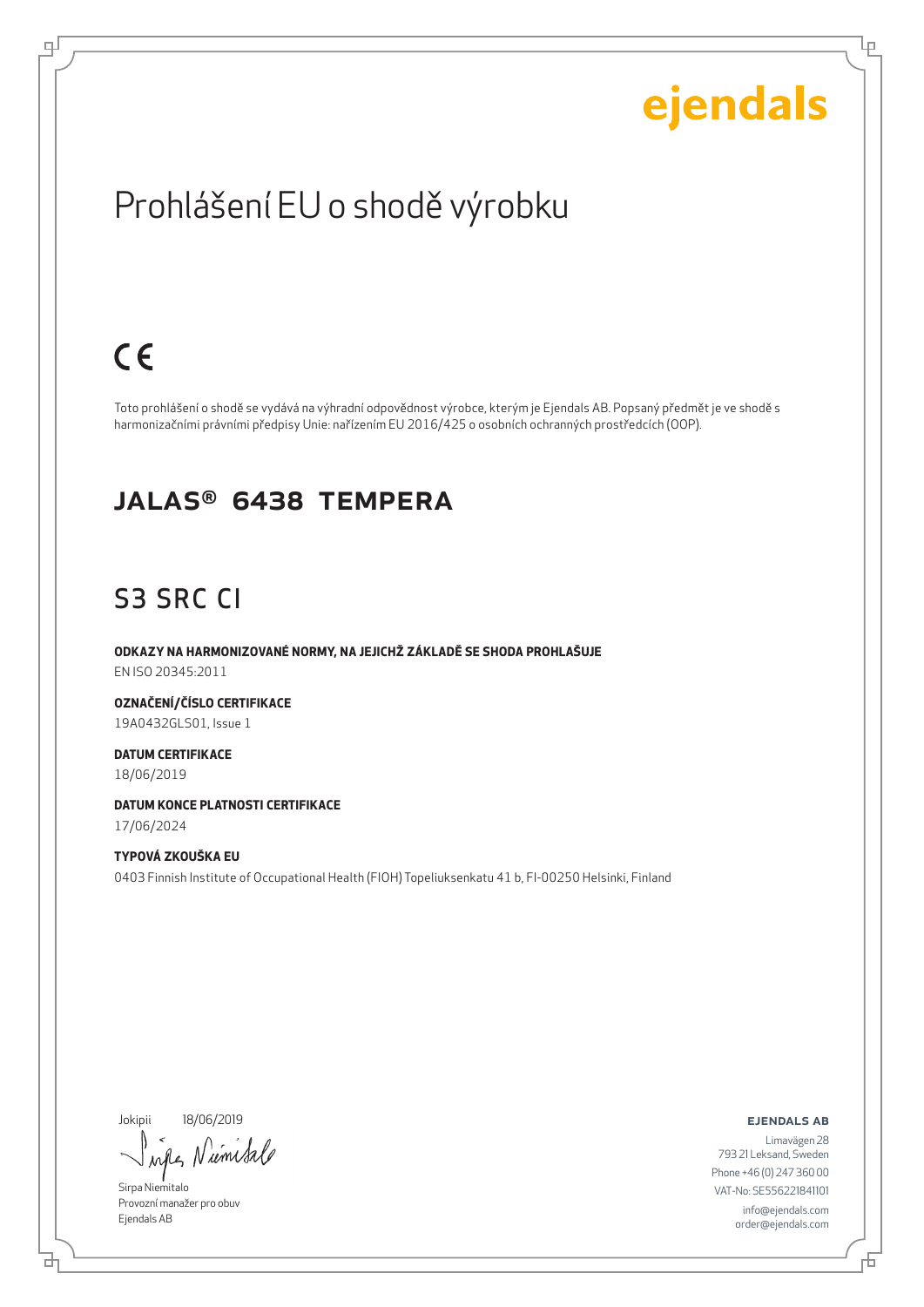Ļμ

## EU-megfelelőségi nyilatkozat

## $C \in$

ᆗ

Ezt a megfelelőségi nyilatkozatot a gyártó, az Ejendals AB kizárólagos felelősségvállalása mellett bocsátják ki. A leírt tárgy megfelel az egyéni védőeszközökre vonatkozó tagállami jogszabályok harmonizásáról szóló (EU) 2016/425-ös rendelet rendelkezéseinek.

#### JALAS® 6438 Tempera

### S3 SRC CI

**HIVATKOZVA A HARMONIZÁLT SZABVÁNYOKRA, AMELYEKRE A MEGFELELŐSÉGI NYILATKOZAT VONATKOZIK** EN ISO 20345:2011

**TANÚSÍTÁS AZONOSÍTÓ-/SORSZÁMA** 19A0432GLS01, Issue 1

**TANÚSÍTÁS DÁTUMA** 18/06/2019

**TANÚSÍTÁS LEJÁRATA** 17/06/2024

#### **EU-TÍPUSÚ VIZSGÁLAT** 0403 Finnish Institute of Occupational Health (FIOH) Topeliuksenkatu 41 b, FI-00250 Helsinki, Finland

Jokipii 18/06/2019

₫

when Niemeta

Sirpa Niemitalo Cipőkért felelős operatív menedzser Ejendals AB

ejendals ab

Б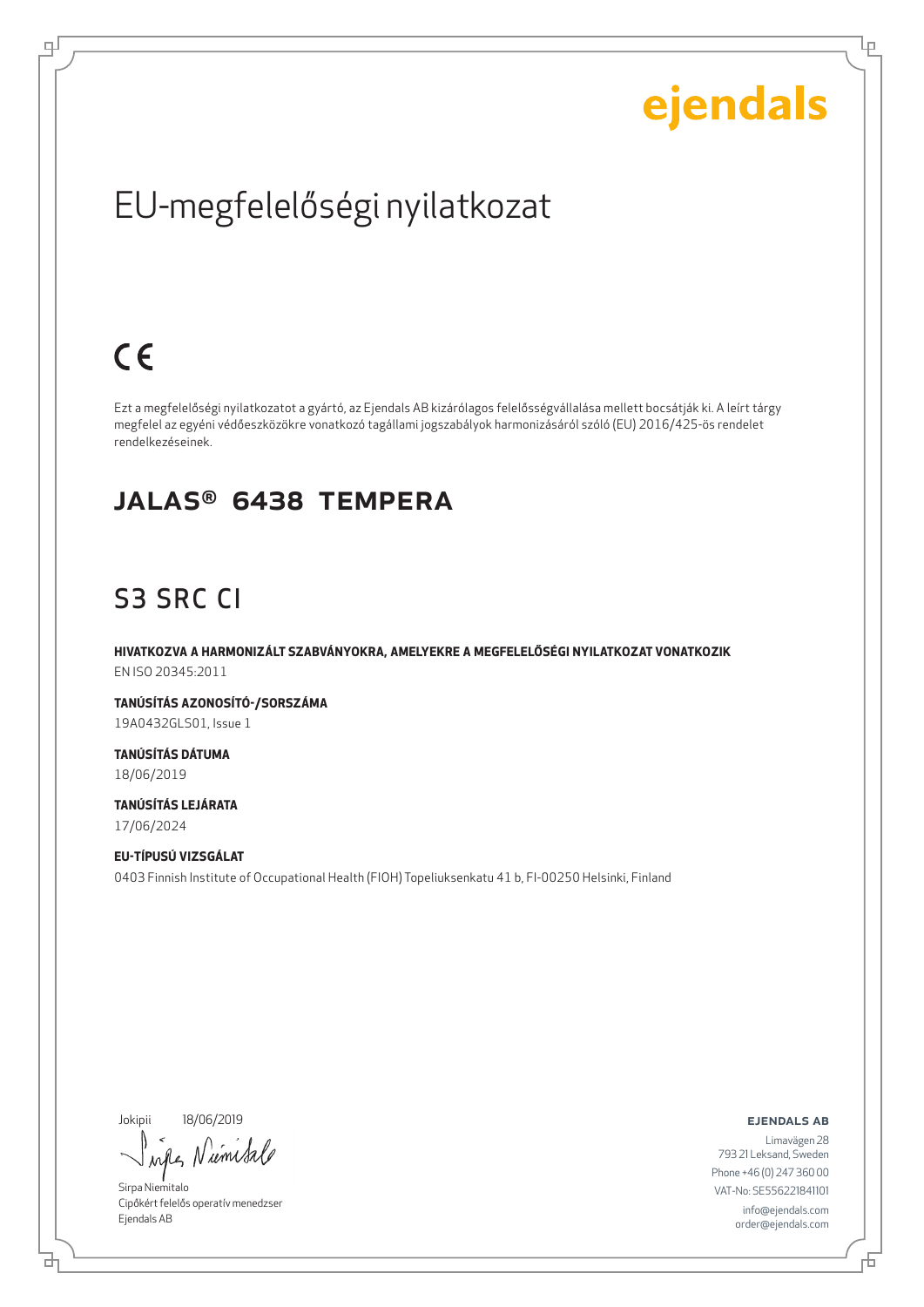Lρ

### EL vastavusdeklaratsiooni kohta

## $C \in$

டி

See vastavusdeklaratsioon on välja antud tootja Ejendals AB ainuvastutusel. Kirjeldatud toode vastab liidu ühtlustamisõigusaktide isikukaitsevahendite (PPE) määrusele EU 2016/425.

#### JALAS® 6438 Tempera

### S3 SRC CI

**VIITED ÜHTLUSTATUD STANDARDITELE, MILLE SUHTES KOHALDATAKSE VASTAVUSDEKLARATSIOONI** EN ISO 20345:2011

**SERTIFIKAADI ID/NUMBER** 19A0432GLS01, Issue 1

**SERTIFITSEERIMISKUUPÄEV** 18/06/2019

**SERTIFIKAADI AEGUMISKUUPÄEV** 17/06/2024

#### **ELI TÜÜBIHINDAMINE** 0403 Finnish Institute of Occupational Health (FIOH) Topeliuksenkatu 41 b, FI-00250 Helsinki, Finland

Jokipii 18/06/2019

브

when Niemeta

Sirpa Niemitalo Jalatsite tootmisvaldkonna tegevjuht Ejendals AB

#### ejendals ab

Đ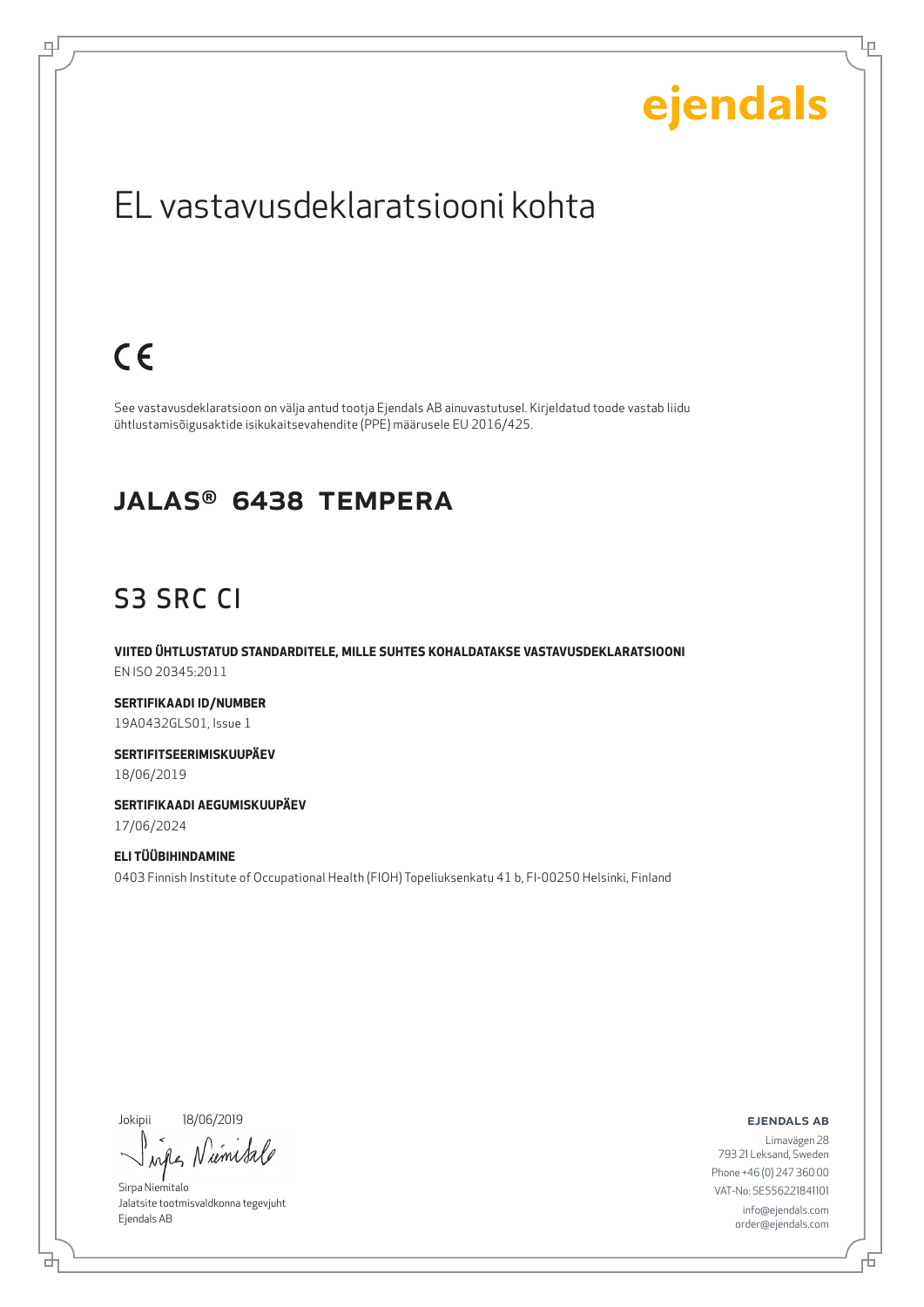Ļμ

## Declaração UE de conformidade

## $C \in$

ᆗ

Esta declaração de conformidade é emitida sob a exclusiva responsabilidade do fabricante, a Ejendals AB. O objeto descrito encontra-se em conformidade com a legislação de harmonização da União, o Regulamento da UE 2016/425 relativo a Equipamento de Proteção Individual (EPI).

#### JALAS® 6438 Tempera

### S3 SRC CI

**REFERÊNCIAS A NORMAS HARMONIZADAS COM AS QUAIS SE DECLARA CONFORMIDADE** EN ISO 20345:2011

**IDENTIFICAÇÃO/NÚMERO DA CERTIFICAÇÃO** 19A0432GLS01, Issue 1

**DATA DA CERTIFICAÇÃO** 18/06/2019

**DATA DE EXPIRAÇÃO DA CERTIFICAÇÃO** 17/06/2024

#### **EXAME UE DE TIPO** 0403 Finnish Institute of Occupational Health (FIOH) Topeliuksenkatu 41 b, FI-00250 Helsinki, Finland

Jokipii 18/06/2019

um wh

Sirpa Niemitalo Sapatos para Gestor de Operações Ejendals AB

ejendals ab

Limavägen 28 793 21 Leksand, Sweden Phone +46 (0) 247 360 00 VAT-No: SE556221841101 info@ejendals.com order@ejendals.com

₫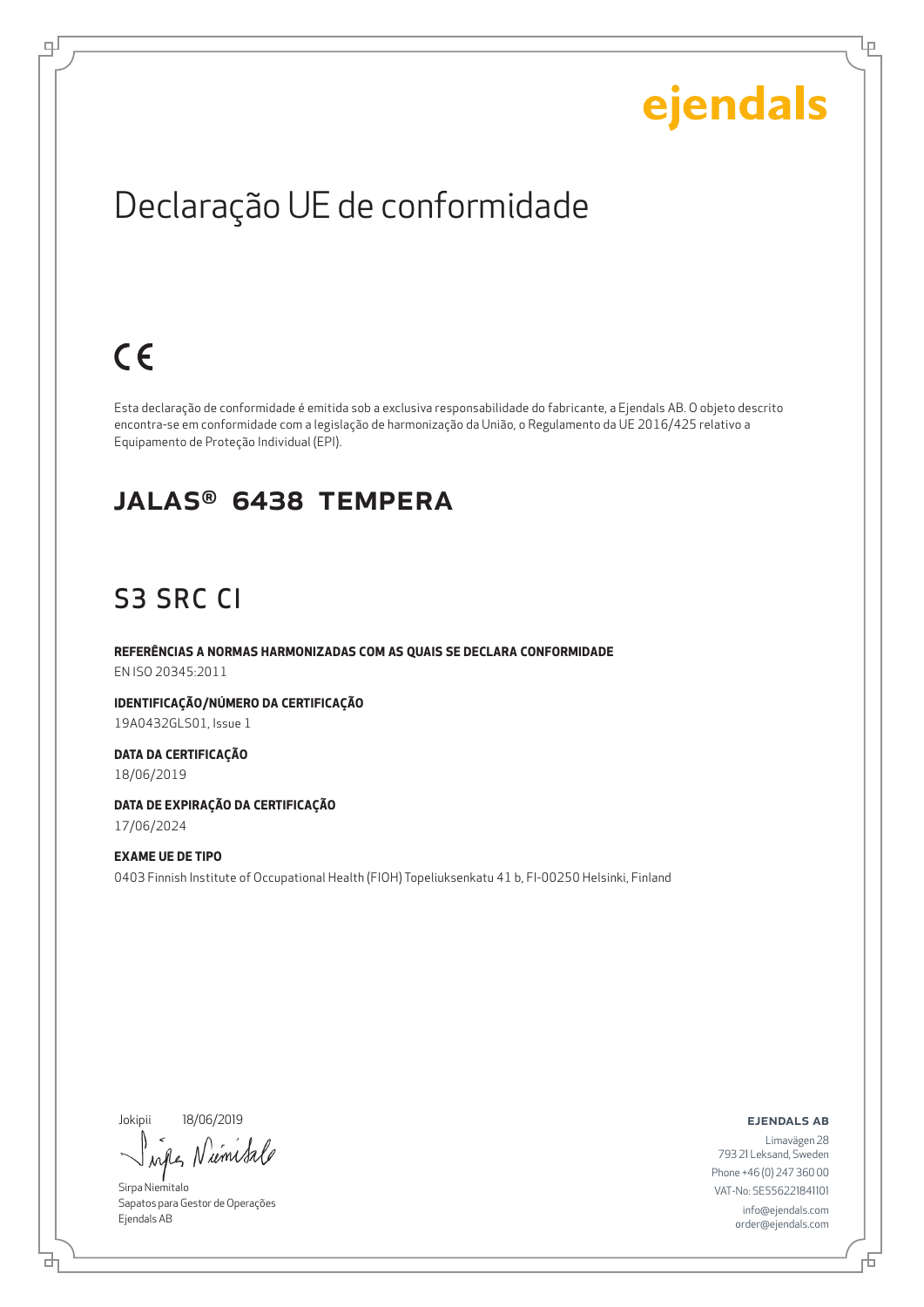Lр

## Declaraţie UE privind conformitatea

## $C \in$

ᆗ

Această declaraţie de conformitate este emisă în condiţiile responsabilităţii exclusive a producătorului Ejendals AB. Obiectul descris este în conformitate cu Regulamentul PPE UE 2016/425, referitor la echipamentele de protecţie personală (Personal Protective Equipment – PPE), din cadrul legislaţiei de armonizare a Uniunii.

#### JALAS® 6438 Tempera

### S3 SRC CI

**TRIMITERI LA STANDARDELE ARMONIZATE CU CARE ESTE DECLARATĂ CONFORMITATEA** EN ISO 20345:2011

**IDENTIFICARE/NUMĂR DE CERTIFICARE** 19A0432GLS01, Issue 1

**DATA CERTIFICĂRII** 18/06/2019

**DATA DE EXPIRARE A CERTIFICĂRII** 17/06/2024

#### **EXAMINARE TIP UE** 0403 Finnish Institute of Occupational Health (FIOH) Topeliuksenkatu 41 b, FI-00250 Helsinki, Finland

Jokipii 18/06/2019

when umi

Sirpa Niemitalo Manager operații Încălțăminte Ejendals AB

ejendals ab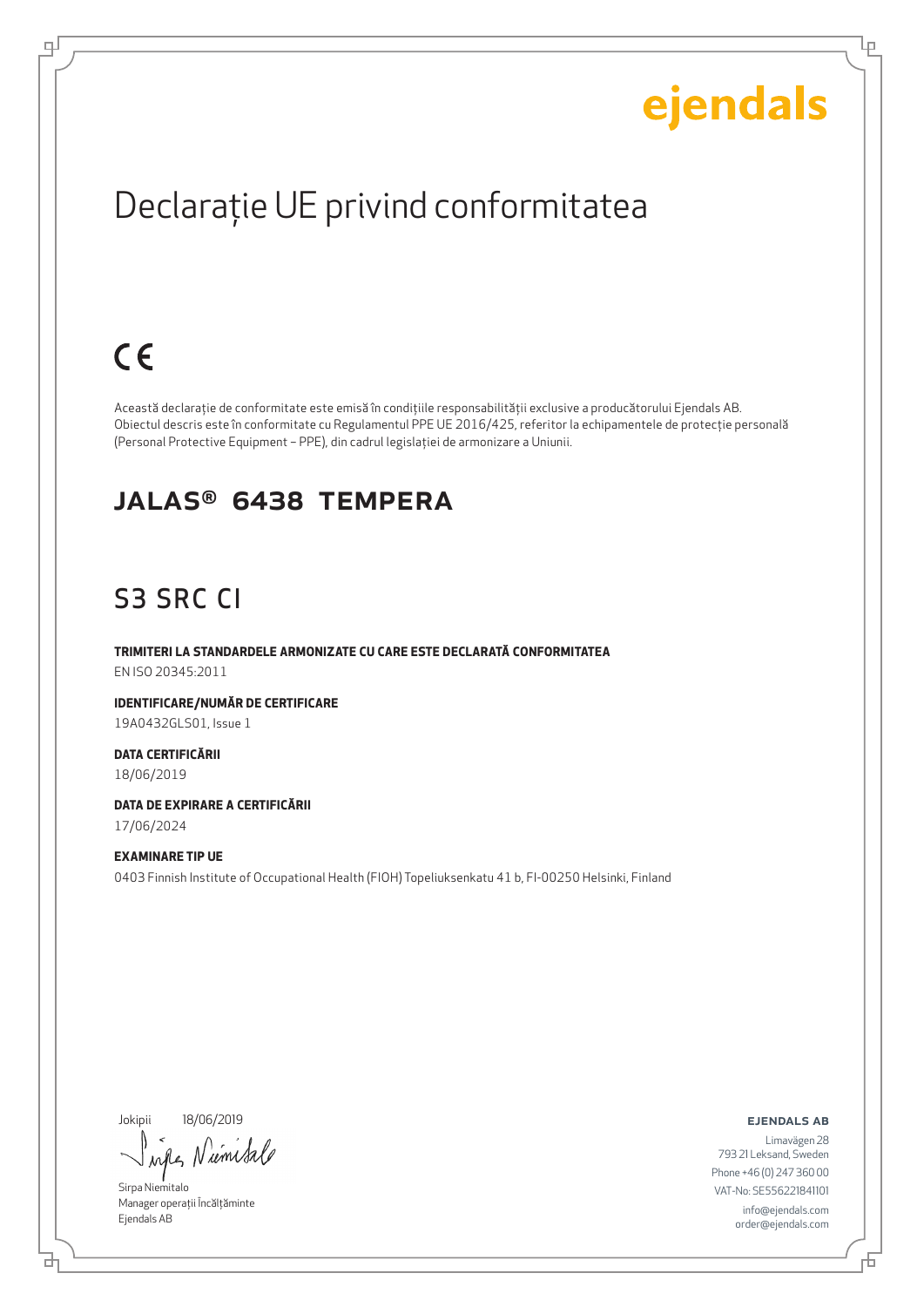Lρ

### AB Uygunluk beyanı

### $C \in$

ψ

Bu uygunluk beyanı, üretici Ejendals AB'nin yegane sorumluluğu altında yayımlanır. Açıklanan ürün, Birlik uyum yasası Kişisel Koruyucu Donanım (KKD) Direktifi EU 2016/425 sayılı AB Yönetmeliği ile uyumludur.

#### JALAS® 6438 Tempera

### S3 SRC CI

**UYGUNLUĞUN BEYAN EDILDIĞI UYUMLU STANDARTLAR IÇIN REFERANSLAR** EN ISO 20345:2011

**KIMLIK/SERTIFIKA NUMARASI** 19A0432GLS01, Issue 1

**SERTIFIKA TARIHI** 18/06/2019

**SERTIFIKA BITIŞ TARIHI** 17/06/2024

#### **AB TIP INCELEMESI**

0403 Finnish Institute of Occupational Health (FIOH) Topeliuksenkatu 41 b, FI-00250 Helsinki, Finland

Jokipii 18/06/2019

브

when Niemisa

Sirpa Niemitalo Beyaz Yaka Personel Ayakkabıları Ejendals AB

#### ejendals ab

Đ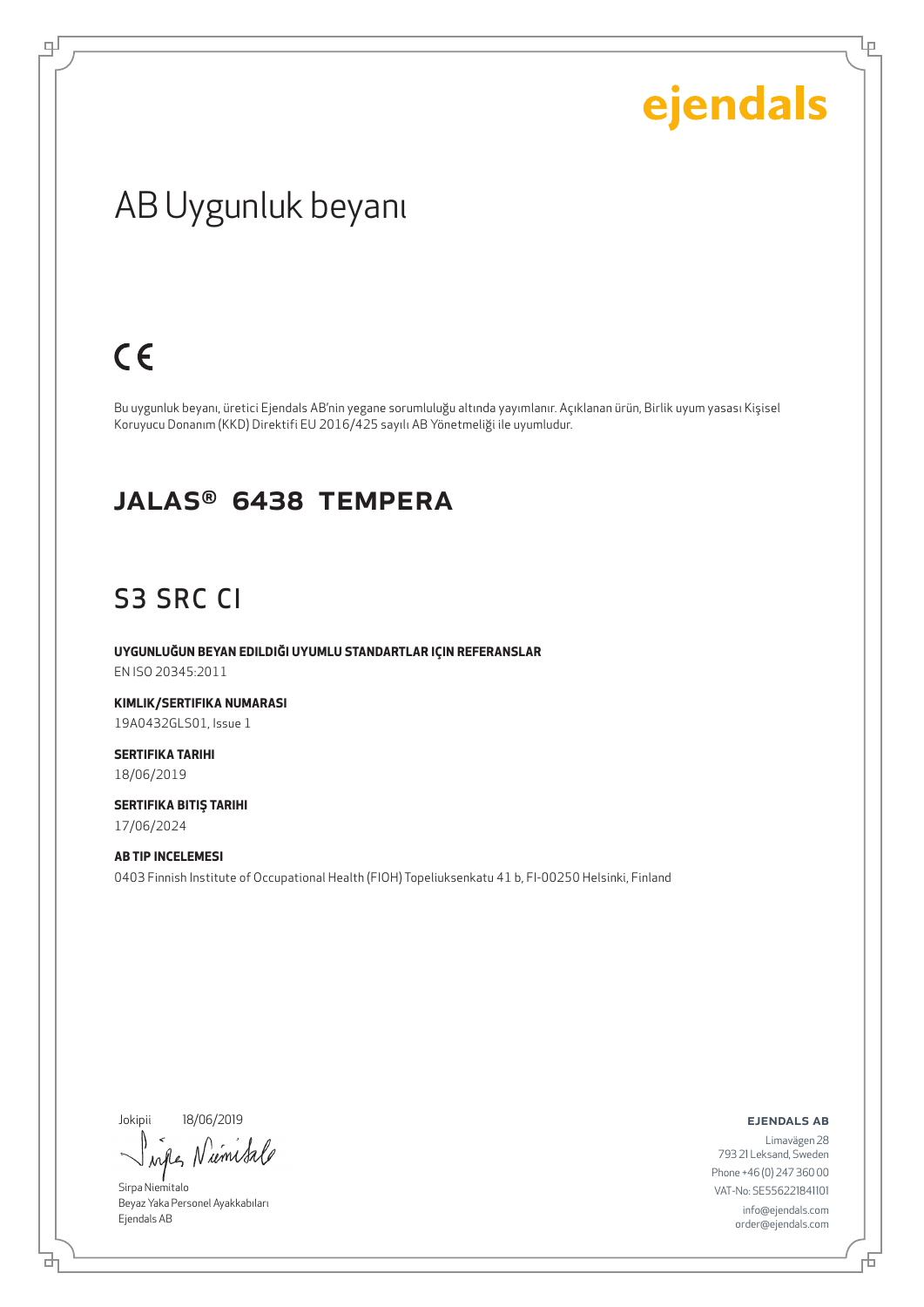Lρ

### Vyhlásenie o zhode EÚ

## $C \in$

ᆗ

Toto vyhlásenie o zhode sa vydáva výlučne na zodpovednosť výrobcu Ejendals AB. Uvedený predmet vyhlásenia je v zhode s príslušnými harmonizačnými právnymi predpismi Únie Nariadenie EÚ 2016/425 o ochrane osobných ochranných prostriedkov (OOP).

#### JALAS® 6438 Tempera

#### S3 SRC CI

**ODKAZY NA HARMONIZOVANÉ NORMY, NA ZÁKLADE KTORÝCH BOLA VYHLÁSENÁ ZHODA** EN ISO 20345:2011

**IDENTIFIKÁCIA/ČÍSLO CERTIFIKÁCIE** 19A0432GLS01, Issue 1

**DÁTUM CERTIFIKÁCIE** 18/06/2019

**DÁTUM UPLYNUTIA PLATNOSTI CERTIFIKÁTU** 17/06/2024

**SKÚŠKA TYPU EÚ** 0403 Finnish Institute of Occupational Health (FIOH) Topeliuksenkatu 41 b, FI-00250 Helsinki, Finland

Jokipii 18/06/2019

when Nume

Sirpa Niemitalo Prevádzkový manažér – topánky Ejendals AB

ejendals ab

Đ

Limavägen 28 793 21 Leksand, Sweden Phone +46 (0) 247 360 00 VAT-No: SE556221841101 info@ejendals.com order@ejendals.com

브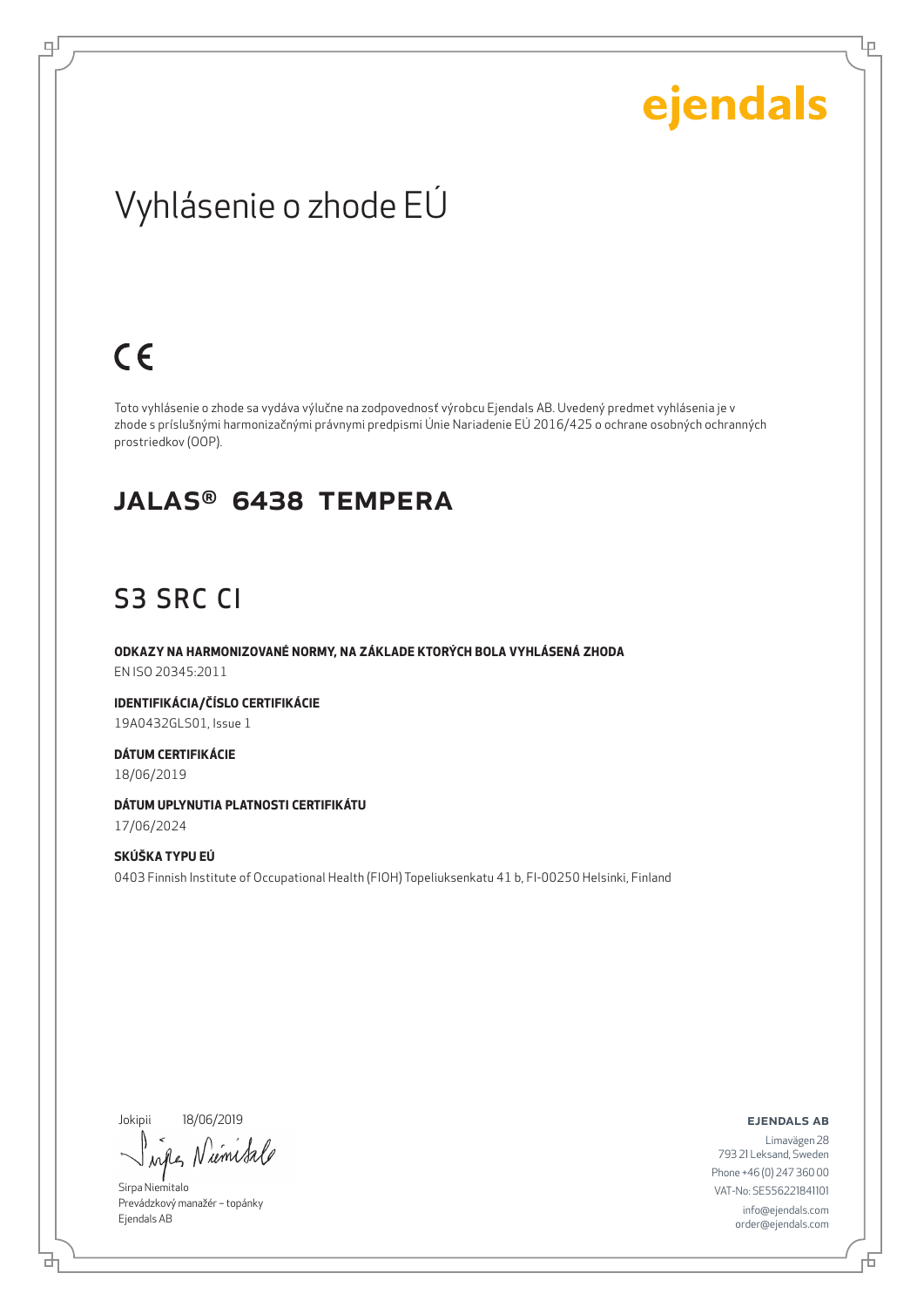Lρ

### Izjava ES o skladnosti izdelka

### $C \in$

ψ

Ta izjava o skladnosti je izdana z izključno odgovornostjo proizvajalca Ejendals AB. Opisani izdelek je skladen z usklajeno zakonodajo Unije na podlagi Uredbe o osebni varovalni opremi (OVO) EU 2016/425.

#### JALAS® 6438 Tempera

#### S3 SRC CI

**NAVEDBA USKLAJENEGA STANDARDA, NA KATEREGA SE NANAŠA IZJAVA O SKLADNOSTI** EN ISO 20345:2011

**IDENTIFIKACIJA/ŠTEVILKA POTRDILA** 19A0432GLS01, Issue 1

**DATUM IZDAJE POTRDILA** 18/06/2019

**ROK VELJAVNOSTI POTRDILA** 17/06/2024

**PRESKUS TIPA EU** 0403 Finnish Institute of Occupational Health (FIOH) Topeliuksenkatu 41 b, FI-00250 Helsinki, Finland

Jokipii 18/06/2019

umsa when

Sirpa Niemitalo Rokavice za vodjo obrata Ejendals AB

ejendals ab

Limavägen 28 793 21 Leksand, Sweden Phone +46 (0) 247 360 00 VAT-No: SE556221841101 info@ejendals.com order@ejendals.com

브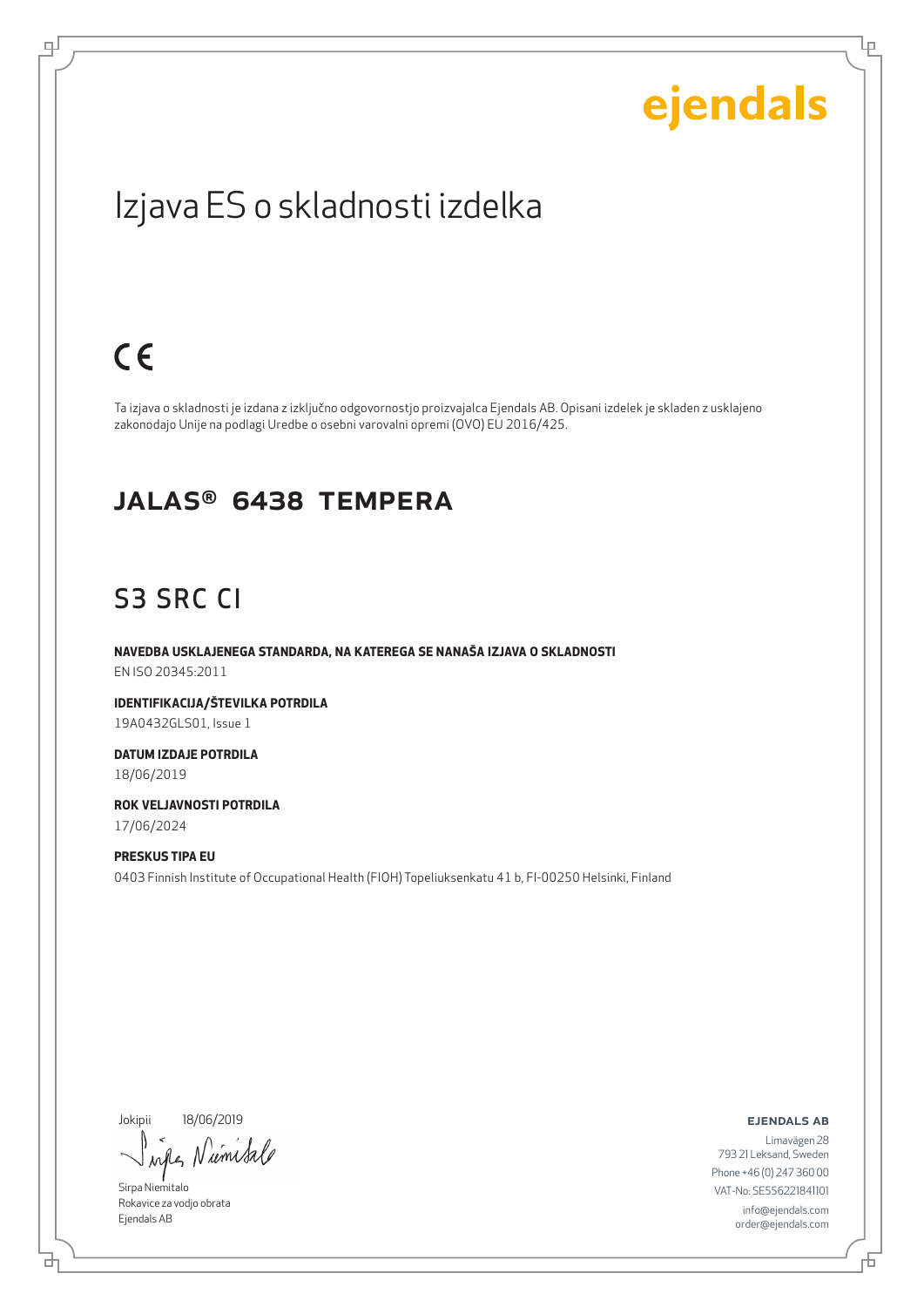Lρ

### ES atitikties deklaracija

## $C \in$

ψ

Ši atitikties deklaracija pateikiama tik gamintojo "Ejendals AB" atsakomybe. Nurodytas objektas atitinka Sąjungos derinamųjų teisės aktų asmeninių apsaugos priemonių reglamentą ES 2016/425.

#### JALAS® 6438 Tempera

### S3 SRC CI

**NUORODOS Į SUDERINTUS STANDARTUS, KURIAIS REMIANTIS DEKLARUOJAMA ATITIKTIS** EN ISO 20345:2011

**IDENTIFIKAVIMAS / SERTIFIKAVIMO NUMERIS** 19A0432GLS01, Issue 1

**SERTIFIKAVIMO DATA** 18/06/2019

**SERTIFIKATO GALIOJIMO PABAIGOS DATA** 17/06/2024

#### **ES TIPO PATIKRINIMAS** 0403 Finnish Institute of Occupational Health (FIOH) Topeliuksenkatu 41 b, FI-00250 Helsinki, Finland

Jokipii 18/06/2019

whe Niemisa

Sirpa Niemitalo Darbų vadovo batai Ejendals AB

브

ejendals ab

Đ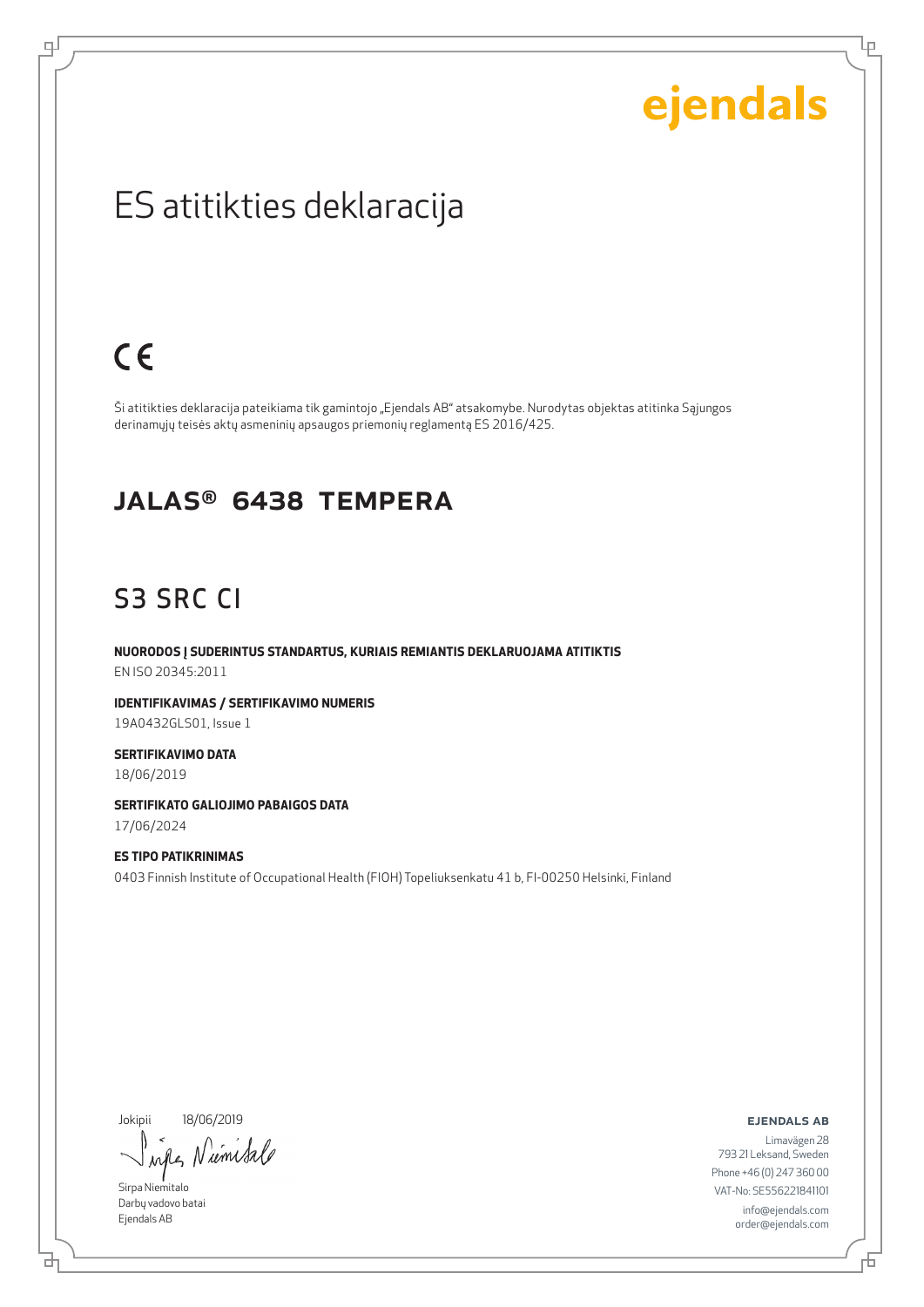Lρ

### ES deklarācija par atbilstību

### $C \in$

டி

Par šīs atbilstības deklarācijas izsniegšanu pilnībā ir atbildīgs ražotājs Ejendals AB. Aprakstītais objekts atbilst vienotās likumu saskaņošanas regulai ES 2016/425 par individuālajiem aizsardzības līdzekļiem (IAL).

#### JALAS® 6438 Tempera

#### S3 SRC CI

**ATSAUCES UZ HARMONIZĒTAJIEM STANDARTIEM, ATBILSTĪBA KURIEM TIEK APLIECINĀTA** EN ISO 20345:2011

**SERTIFIKĀTA IDENTIFIKATORS/NUMURS** 19A0432GLS01, Issue 1

**SERTIFIKĀTA DATUMS** 18/06/2019

**SERTIFIKĀTA DERĪGUMA TERMIŅŠ** 17/06/2024

#### **ES TIPA PĀRBAUDE** 0403 Finnish Institute of Occupational Health (FIOH) Topeliuksenkatu 41 b, FI-00250 Helsinki, Finland

Jokipii 18/06/2019

브

when Nieme

Sirpa Niemitalo Apavu ražošanas rīkotājdirektors Ejendals AB

ejendals ab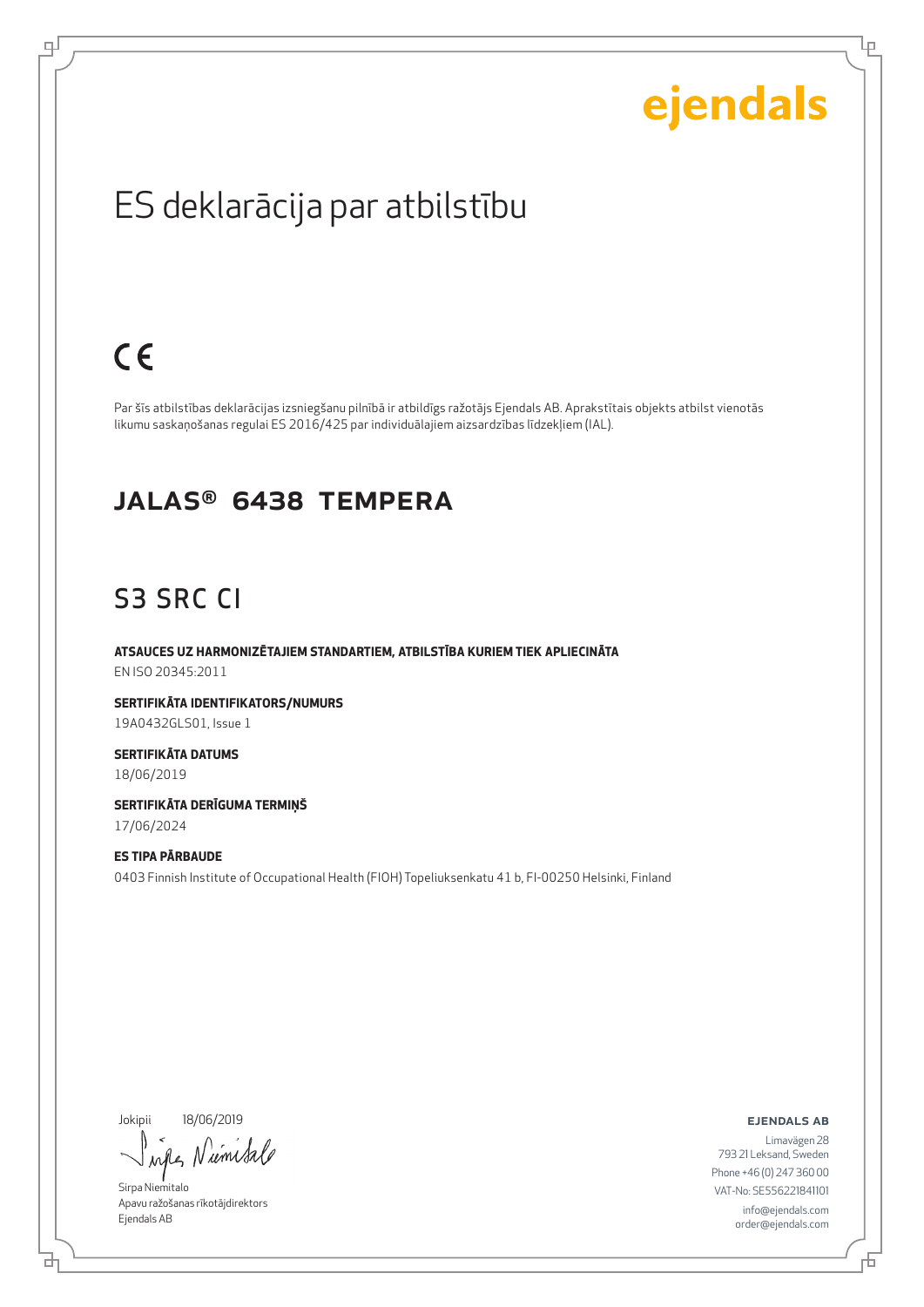Lр

### ЕС декларация за съответствие

## $C \in$

로

Настоящата декларация за съответствие е издадена на отговорността на производителя Ejendals AB. Предметът на декларацията е в съответствие със законодателството на Съюза за хармонизация относно личните предпазни средства (ЛПС), Регламент (ЕС) 2016/425.

#### JALAS® 6438 Tempera

### S3 SRC CI

**ПОЗОВАВАНИЯ СЕ ХАРМОНИЗИРАНИ СТАНДАРТИ, ЗА КОИТО СЕ ДЕКЛАРИРА СЪОТВЕТСТВИЕ** EN ISO 20345:2011

**ИДЕНТИФИКАЦИЯ/НОМЕР НА СЕРТИФИКАТА** 19A0432GLS01, Issue 1

**ДАТА НА ИЗДАВАНЕ НА СЕРТИФИКАТА** 18/06/2019

**ДАТА НА ВАЛИДНОСТ НА СЕРТИФИКАТА** 17/06/2024

**ЕС-ТИП ИЗСЛЕДВАНЕ** 0403 Finnish Institute of Occupational Health (FIOH) Topeliuksenkatu 41 b, FI-00250 Helsinki, Finland

Jokipii 18/06/2019

б

when N umi

Sirpa Niemitalo Обувки за ръководител на производството Ejendals AB

ejendals ab

Б